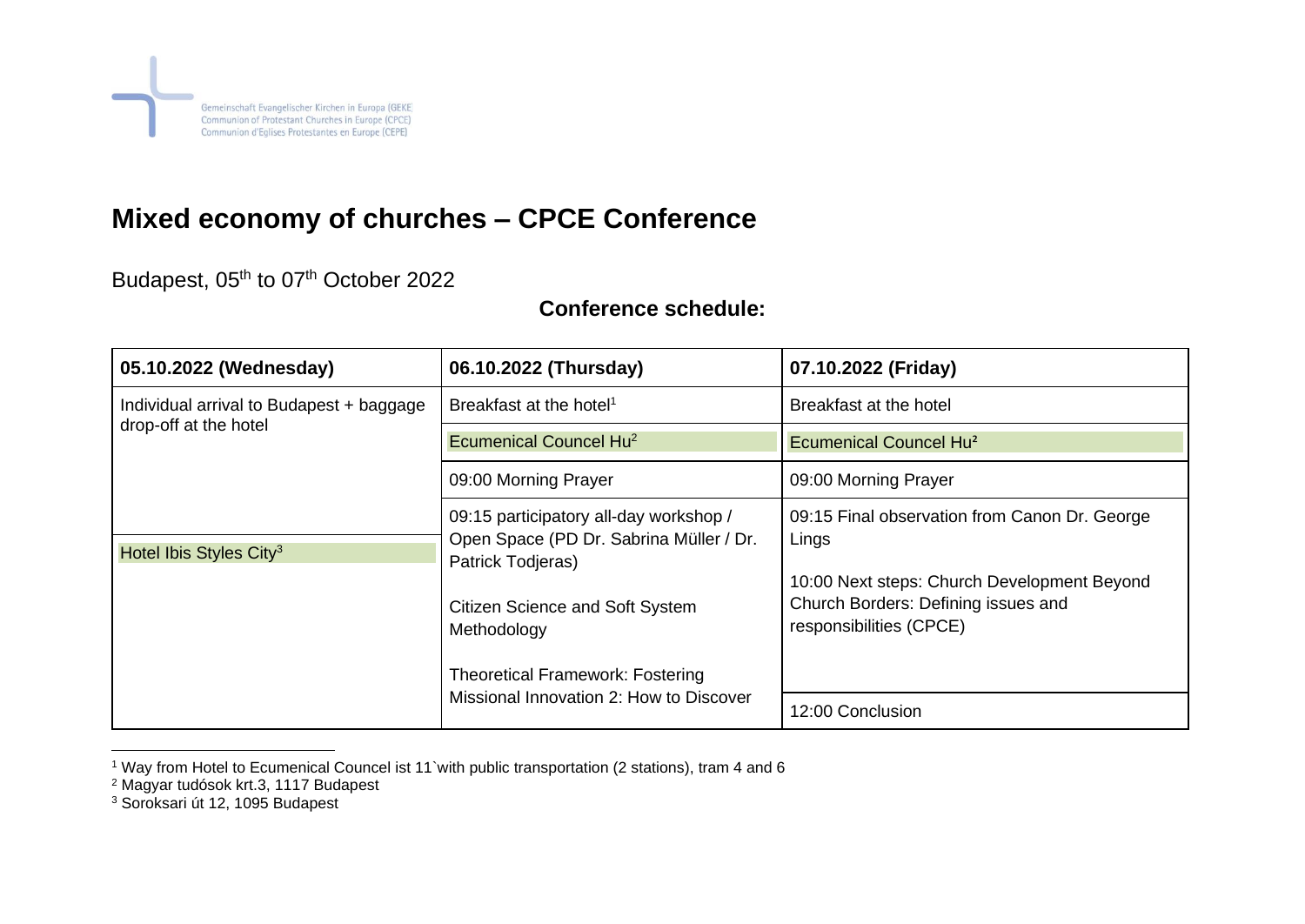

| 13:00 Walk (15) together to:                                                                                                                                                                                                                         | and Engage with Fresh Ecclesial<br>Opportunities         |             |
|------------------------------------------------------------------------------------------------------------------------------------------------------------------------------------------------------------------------------------------------------|----------------------------------------------------------|-------------|
| Head Office of the ELCH <sup>4</sup>                                                                                                                                                                                                                 |                                                          |             |
| 13:30 Welcome by the Evangelical-<br>Lutheran Church in Hungary                                                                                                                                                                                      | 12:30 Lunch Break                                        | 12:30 Lunch |
| 14:00 Conference Opening Dr. Mario<br>Fischer (General Secretary CPCE) and<br>Rt. Rev. Ulrike Trautwein (Council of<br>CPCE)                                                                                                                         | 14:00 participatory all-day workshop /<br>Open Space     |             |
| 14:30 Lecture: Introducing the mixed<br>economy (ecology) PD Dr. Sabrina<br>Müller, Dr. Patrick Todjeras, Rev. Dr.<br>Kolja Koeniger, Canon Dr. George Lings                                                                                         |                                                          |             |
| 15:15 TED-Talk-like contextual<br>approaches to the mixed economy<br>(country reports): from Germany, the<br>Netherlands, Great Britain, Austria,<br>Hungary, Romania, the Czech Republic,<br>Norway, Belgium (Moderator Rev. Dr.<br>Kolja Koeniger) |                                                          |             |
| <b>Canteen of Lutheran Church</b>                                                                                                                                                                                                                    | Restaurant                                               |             |
| 18:00 Dinner                                                                                                                                                                                                                                         | 18:00 Social Dinner of the Reformed<br>Church in Hungary |             |

<sup>4</sup> Üllői út 24, 1085 Budapest